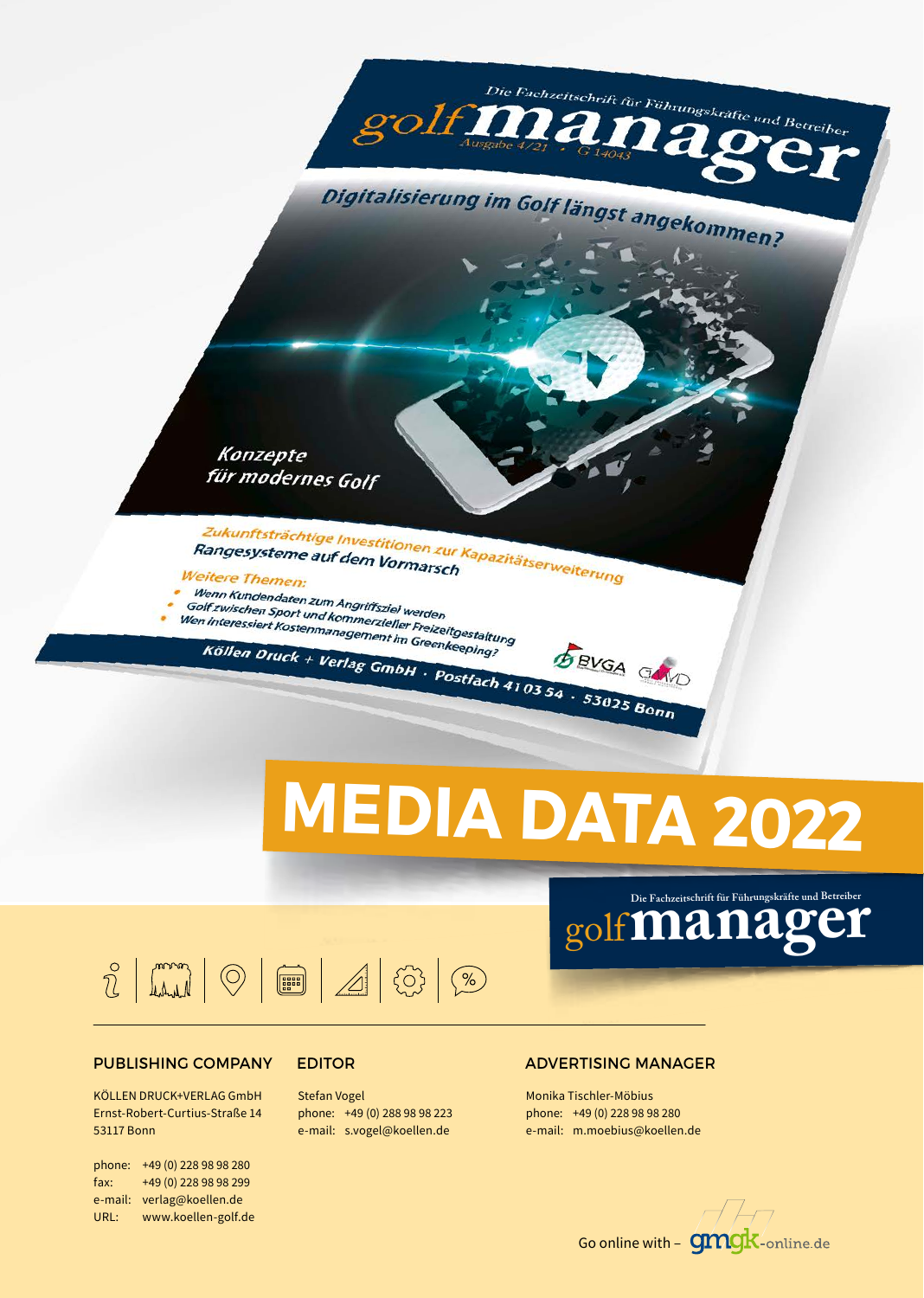#### Magazine Profile

The trade journal golfmanager reports on current topics around the management of golf courses. Managers, operators, architects and initiators of golf course projects in Germany, Austria and Switzerland see the reading of golfmanager magazine as indispensable.

The same applies to the golf supply industry, outfitter of golf courses and service providers in this area, who use golfmanager as a targeted advertising medium to present their offers to this interesting readership.

golfmanager appears as the official organ of the Golf Management Verband Deutschland e.V. (GMVD) and the Bundesverband Golfanlagen e.V. (BVGA) six times a year with a circulation of 4.200 copies.

In addition, there is close contact and exchange with other associations, like Deutscher Golf Verband e.V. (DGV), Greenkeeper Verband Deutschland e.V. (GVD) and Professional Golfers Association of Germany e.V. (PGA).

The golfmanager is supplemented by the specialist portal **gmgk**-online.de, true to the motto: Competence in golf! The claim: MORE topicality, MORE specialist articles, MORE practical tips, MORE subject areas, MORE portraits, MORE Company presentations and news, MORE news from our golf courses. With almost 3.000 visitors per month, **gmgk**-online.de is the largest specialist portal in the German-speaking golf market.





#### Target Group

Executives and operators of golf companies.

Distribution Area

International with focus on Germany, Austria, Switzerland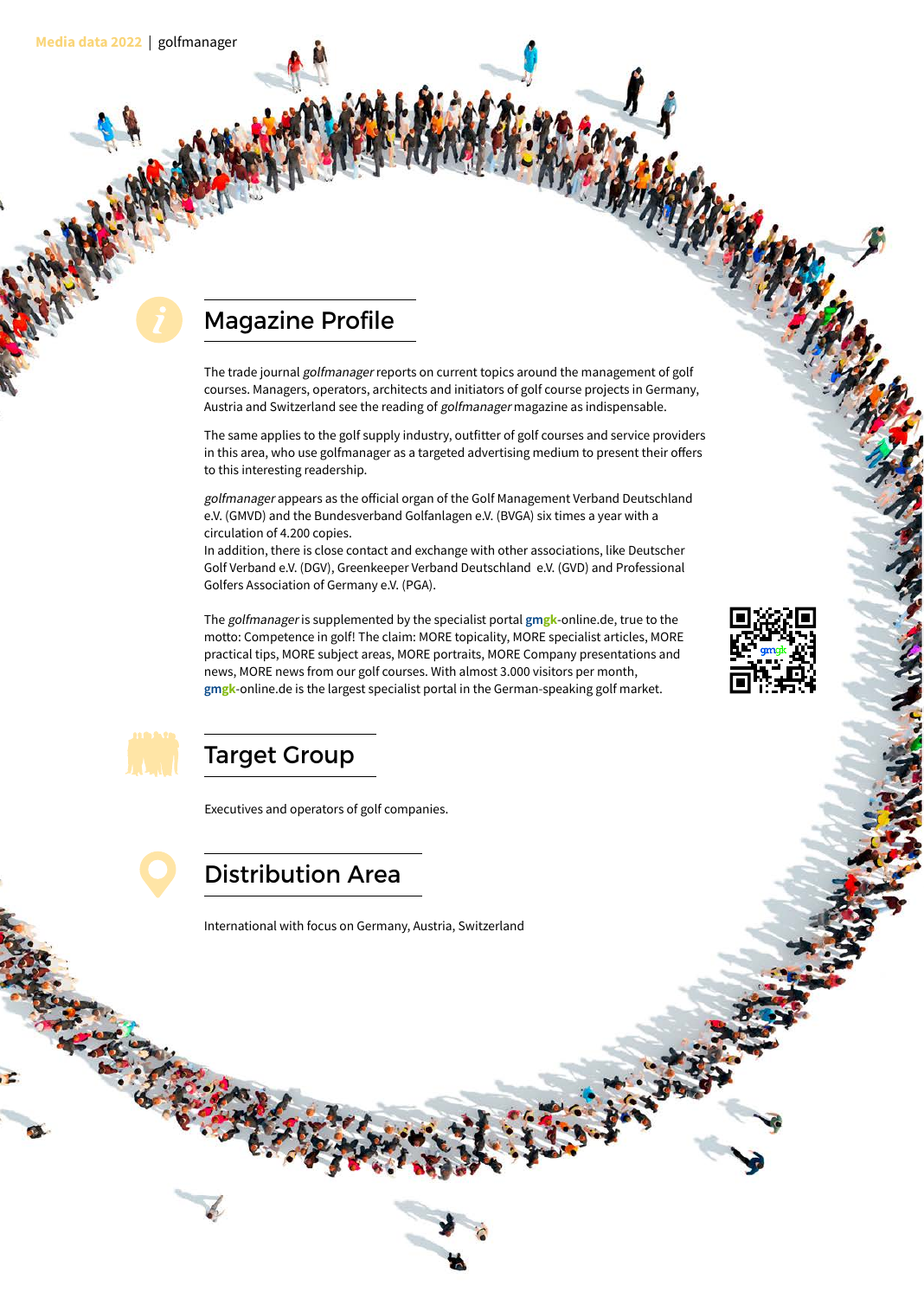#### Publication Schedule

| <i><b>Issue</b></i> | <b>Publication data</b> | <b>Booking deadline</b> | Print document deadline |
|---------------------|-------------------------|-------------------------|-------------------------|
| 1/2022              | 01.03.2022              | 01.02.2022              | 15.02.2022              |
| 2/2022              | 06.05.2022              | 08.04.2022              | 22.04.2022              |
| 3/2022              | 08.07.2022              | 10.06.2022              | 24.06.2022              |
| 4/2022              | 05.09.2022              | 08.08.2022              | 22.08.2022              |
| 5/2022              | 04.11.2022              | 07.10.2022              | 21.10.2022              |
| 6/2022              | 30.12.2022              | 02.12.2022              | 16.12.2022              |

Exciting articles in the areas of management and marketing, tourism, golf, names and news. Inquiries also possible after the booking deadline (subject to change without notice)

> Well-researched articles by experts, i.a. from the jurisdiction and personnel management, interviews and columns.

> > $40.8$

Personal details and news from the golf associations.

> Ask about online advertising opportunities!



Each magazine has about 80 pages.

> Click here and see a complete issue as e-paper.